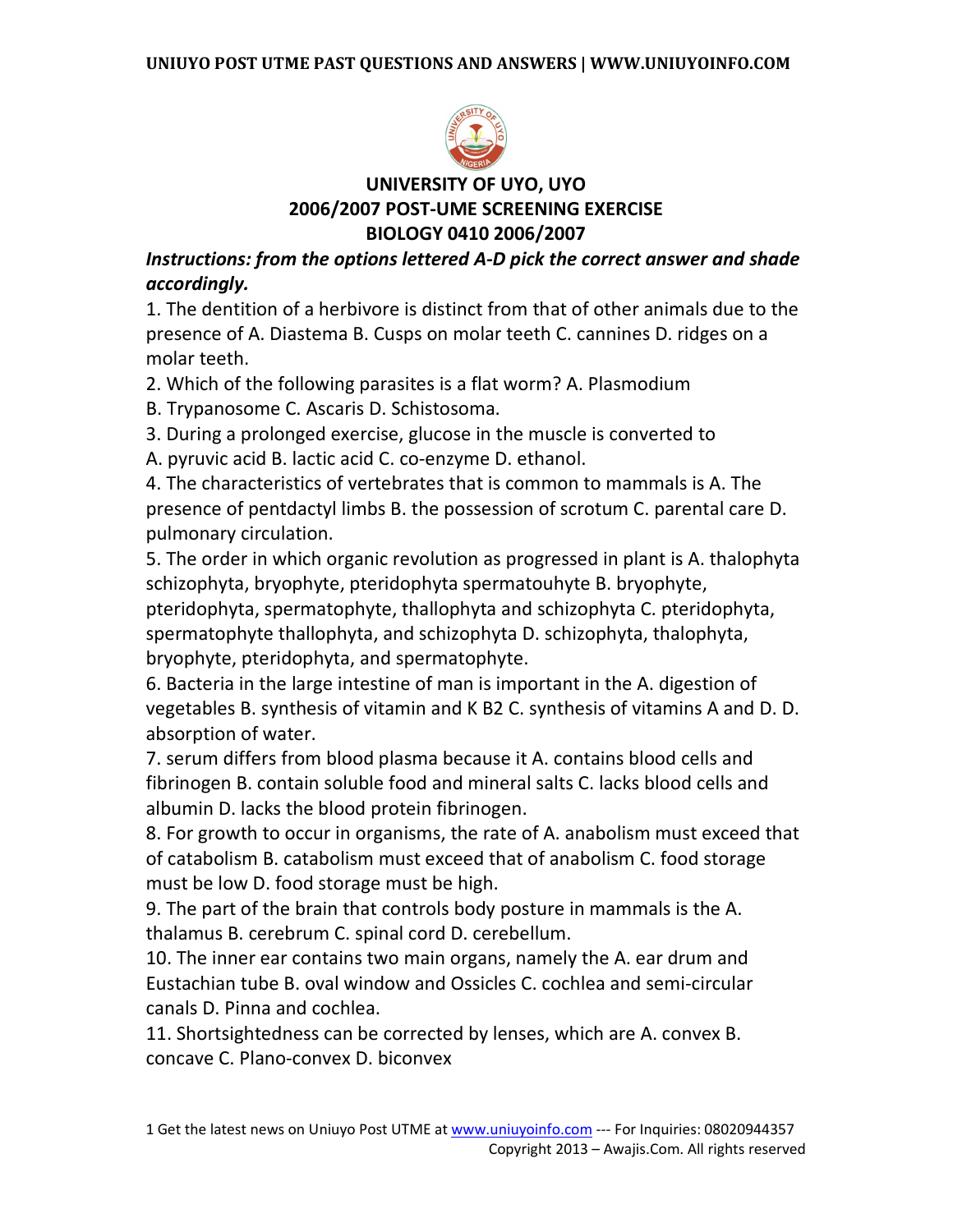12. In which part of the human boy does the secretion of the growth hormone occur? A. gonads B. waist region C. neck region D. head region.

13. In which of the following organisms does each cell combine the functions of nutrition to production and growth? A. rhizopus B. dryopters C. btachymenium D. spirogyra.

14. The modes of nutrition in nitrobacter ascaris and homo sapiens respectively are A. photosynthetic, parasitic and holozoic. B. chemosynthetic, parasitic and holozoic C. phosynthetic, parasitic and heterophylic D. chemosynthetic, holozoic.

15. Yellowing of leaves is a symptom associated with deficiency of A. iron, calcium and magnesium B. nitrogen sulphur and potassium C. sulphur, phosphor and iron D. magnesium, nitrogen and iron.

16. In apical germination, the cotyledon are A. carried boy the ground by the elongating hypocotyls B. pulled underground by the elongating hypocotyls C. pared underground by the elongating epicotyls D. carried above the ground by the elongating epicotyl.

17. The manufacture of carbohydrates by plant takes place only in A. the leaves B. green stems C. chlorophyllus parts D. flowering parts.

18. Regulation of blood sugar level takes place in the A. pancreas B. ileum C. liver D. kidney

19. In adult mammalian blood the cells which lack nuclei are the A.

erythrocytes B. lymphocytes C. leucocytes D. phagocytes

20. One of the ways in which body cells differ from gamete cells is the A. type of centromes they contain B. number of chromosome pairs they contain C. type of chromatids they contain D. number of chromosomes they contain.

21. Which of the following is the youngest plant tissue? A. meristem B. phloem C. epidermis D. xylem

22. The endoblast cells found in hydra are used for A. reproduction B. offense and defense C. locomotion D. food

23. Annelids differ from nematodes in that A. exhibit bilateral symmetry B. are tripoblastic C. are metamerically segmented D. possess complete digestive system.

24. In ferns, the sporophyte A. develops from a haploid zygote B. reproduces sexually to produce spore C. is haploid and dependent on the gametophyte D. is diploid and independent of the gametophyte

25. The nitrogenous substance that is excreted by birds in order to conserve water is

A. ammonia B. urea C. uric acid D. nitric acid.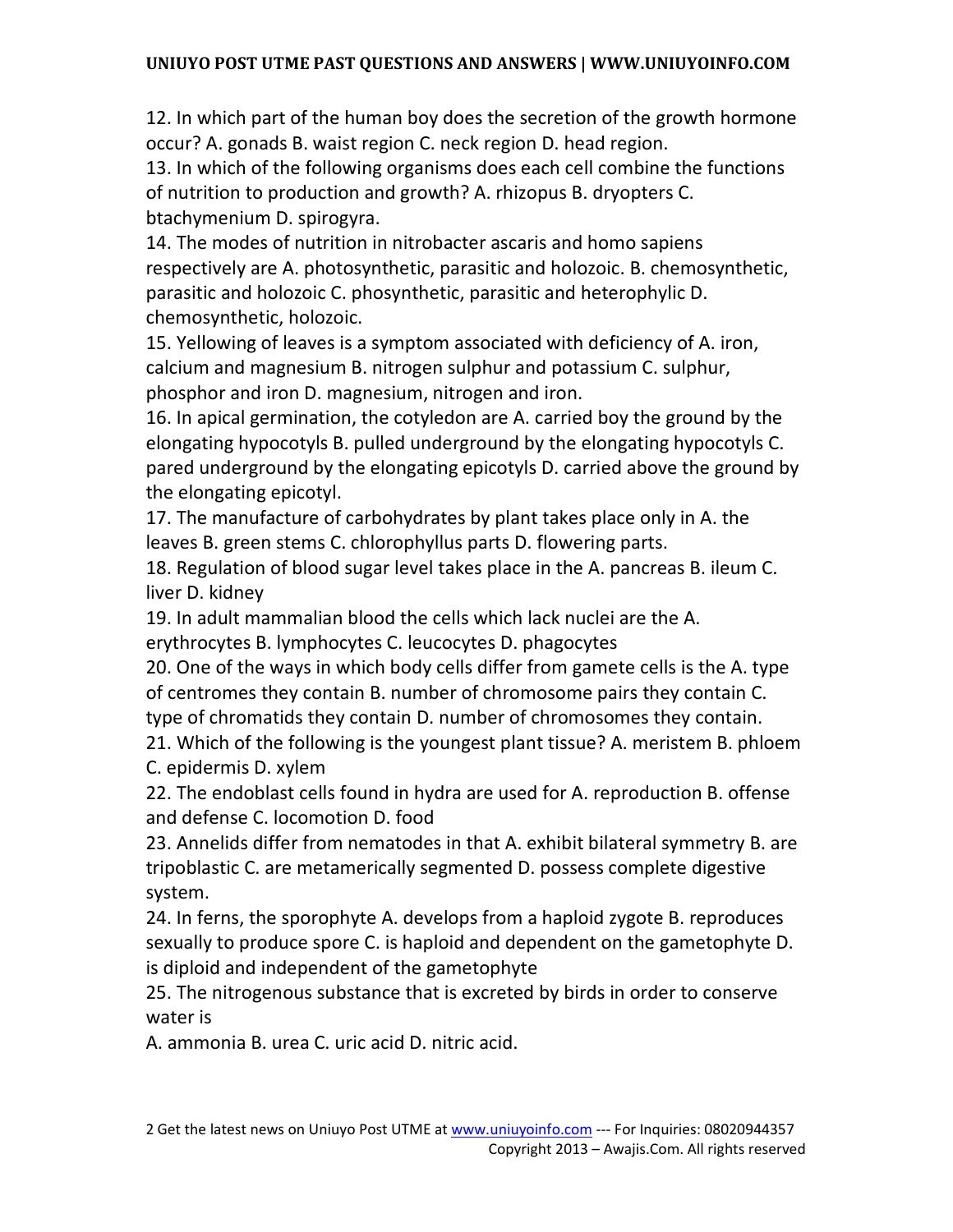## **ANSWERS FOR BIOLOGY 2006/2007**

1.A 2.D 3.B 4.D 5.D 6.A 7.D 8.A 9.D 10.C 11.B 12.D 13. 14.B 15.D 16.A 17.A 18.C 19.A 20.D 21.A 22.B 23.C 24.D 25.C



# **UNIVERSITY OF UYO, UYO 2007/2008 POST-UME SCREENING EXERCISE BIOLOGY 0410 2007/2008**

## *Instructions: from the options lettered A-D pick the correct answer and shade accordingly.*

1. The element that is essential for the coagulation of blood is A. potassium B. calcium C. phosphorus D. iron.

2. Stomata pores opens when there is A. an increase in the osmotic concentration of guard cells B. a decrease in the osmotic concentration of guard cells. C. a decrease in the sugar content of mesophyll cells. D. an increase in the sugar content of mesophyll cells.

3. The process of deamination is essential for the A. digestion protein B. secretion of bile C. synovial membrane D. ligament.

4. The companion are part of the A. pericycle B. phloem C. pith D. xylem

5. The substance that is responsible for apical growth in plants is known as

A. gibberellins B. tannin C. auxin D. kinin

6. The part of the brain that regulates most biological cycles in human is A. olfactory lobe B. optic lobe C. medulla oblongata D. pineal body.

7. Which of the following organelles are likely to be present in cells that are actively respiring and photosynthesizing? A. nucleolus and centuries B. mitochondria and chloroplasts C. Iysonomes and ribosomes D. golgi apparatus and endoplasmic reticulum

8. The regulation of water and salt in body in order to maintain a stable environment is called A. water B. precipitation C. equilibrium D. homeostasis 9. Which of the following group of blood is universal done A. B B. A. C. AB D. O 10. Which class of animals does the prawn belong? A. chilopola B. arachnida C. crustacean D. insect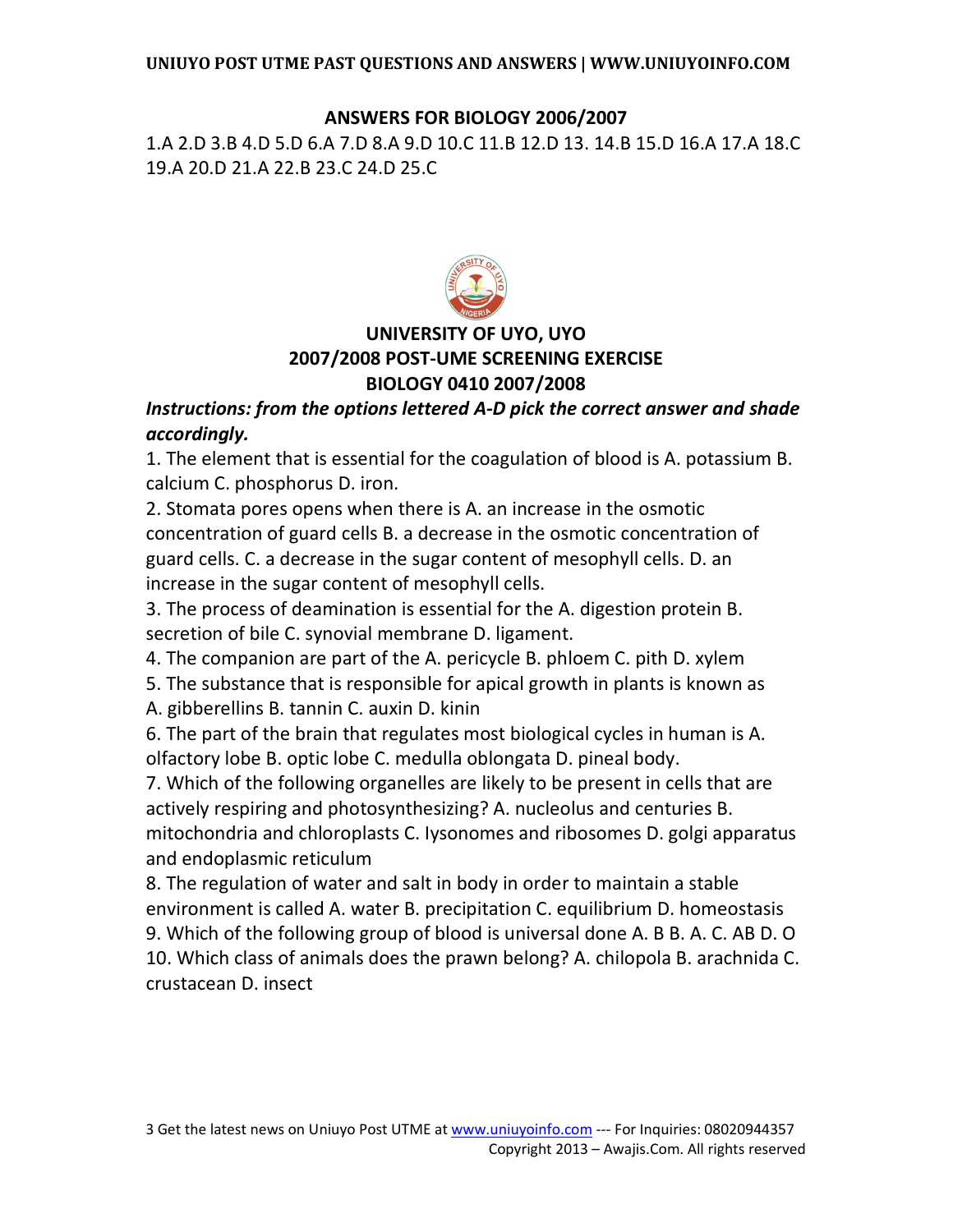11. All of following are preferably safe methods of birth control EXCEPT the use of

A. condoms B. spermicides creams C. intrauterine device D. the withdrawal method.

12. the process by which poisonous substances in the body are made harmless by the liver is A. dehydration B. detoxification C. deamination D. emulsification. 13. Which part of the light microscope is responsible for reflecting light into

the condenser? A. eye piece B. objective lens C. mirror D. stage

14. Which of the following organisms does NOT exist as a single cell? A. amoeba B. chlamydomonas C. paramecium D. spirogyra

15. The scientist who discovered the cell while examining a thin slice of corn under the microscope was A. theoder schwann B. mathias schleiden C. Robert hooke D. purkinje

16. The branch of biology which deals with the resemblances, origin and expression of biological variation is called A. entomology B. genetics C. embryology D. mycology

17. Anatomy is the study of \_\_\_\_ and \_\_ A. forms and structure B. forms and cell C. tissue and organ D.tissue and structure

18. is the systematic study of the natural phenomena in the environment A. anatomy B. cell C. science D. botany

19. Cell comes from pre-existing cell as a law given by A. Charles darwin B. Charles lams C. Robert Hooke D. Rudoll virenow

20. Using the pun net square by Whitaker, the genotype ratio in the second law A. 3:1 B. 1:3 C. 1:2:1:2:1 E. 4:3;1

21. Groups of cell grouped together link up to produce \_\_A. cells B. issue C. organs D. system

22. The capacity of living organisms to respond to internal and external stimuli is A. excretion B. nutrition C. irritability D. respiration

23. organisms possess living and non-living quality A. viruses B. fungi C. algae D. A and B

24. Carl Linnaeus proposed\_\_\_\_ systems of naming

A. 10 B. 5 C. 6 D. 7

25. The role of organism in the environment is termed A. biome B. niche C. ecoli D. catalyze

# **ANSWERS – BIOLOGY 2007/2008**

1.B 2.B 3.A 4 5.C 6. 7B 8.D 9.D 10.C 11.D 12.B 13.C 14.D 15.C 16.B 17.A 18.C 19.D 20.C 21.B 22.C 23.A 24.D 25.B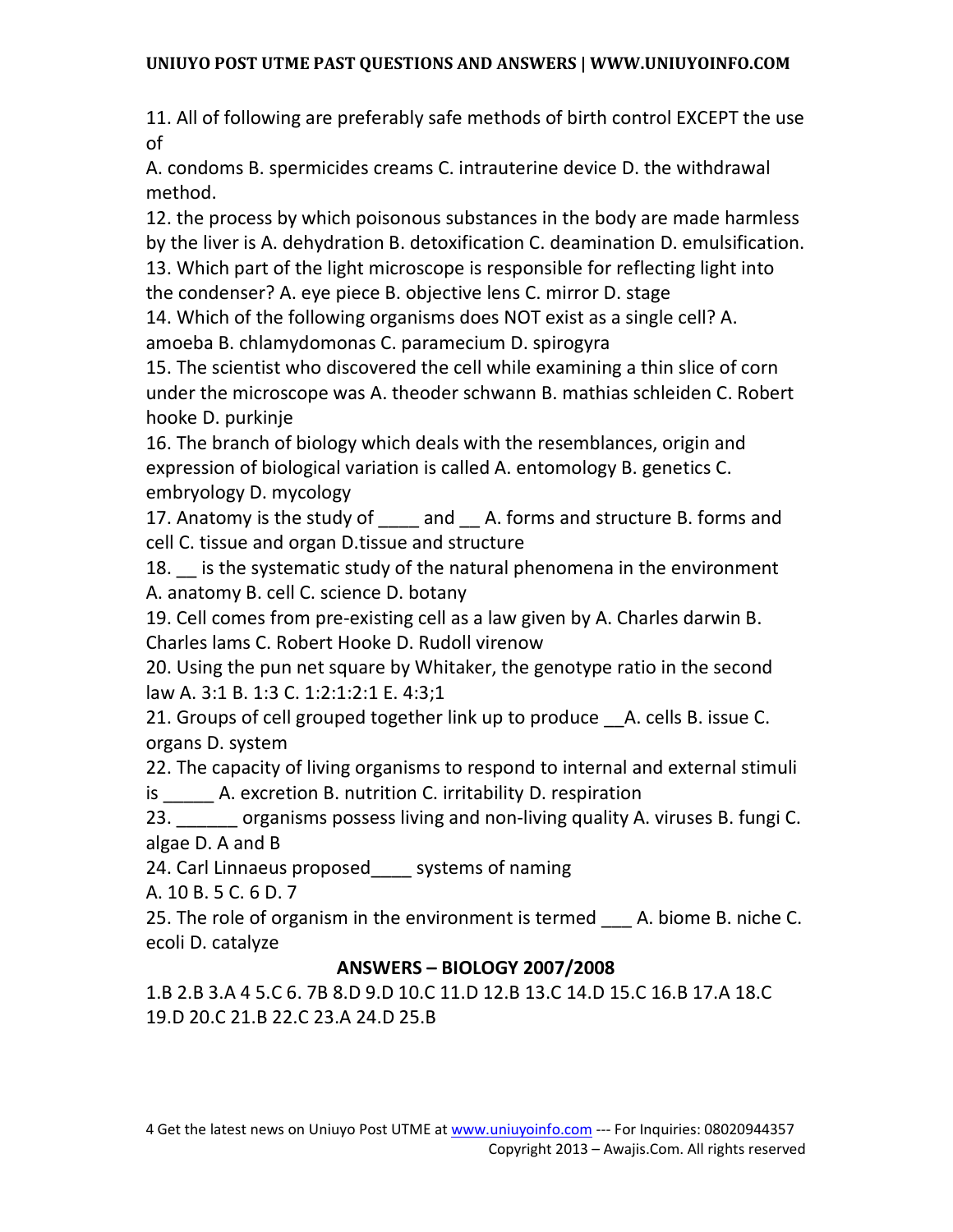

# **UNIVERSITY OF UYO, UYO 2008/2009 POST-UME SCREENING EXERCISE BIOLOGY 0410 2008/2009**

*Instruction: from the options lettered A-D pick the correct answer and shade accordingly.* 

1. Protoplasm = Nucleus \_\_\_\_\_ A. Atom B. proton C. cytoplasm D. Golgi body

2. The outer covering of plants cells is A. membrane B. cell wall C. cytoplasm D. plasma

3. The heart pumps blood to all part of the body true/false?

4. \_\_\_\_\_ blood vessel carries blood away from the heart A. vein B. capillaries C. arteries D. muscles

5. The shoulder blade is also called <br>A. scalp B. tissue C. scapular D. tendon E. filament

6. Ribosome is one of the organelles responsible for A. fighting foreign bodies B. synthesis of protein C. buildup of fats D. disintegrate lipids.

7. The study of how living organisms interact in its environment is termed\_\_\_\_

A. ecology B. ecosystem C. niche D. zoology

- 8. Mendel's law on genetics is termed as the law of A. selection B. assortment
- C. segregation D. A and C

9. Pairs of genes with altering form is termed\_\_\_\_ A. pure line B. chromosome C. allele D. genes

10. Strands of genetic materials are termed as A. pure line B. chromosomes C. autosomes D. mansomes.

11. \_\_\_is not a vertebrate A. cervical vertebrate B. caudal vertebrate C. kosal vertebrate D. sacral vertebrate.

12. Which of the following is an excretory organ in flatworms? A. Malphigian tubules B. kidney C. nephridium

13. Which of the following is not an excretory organ in mammals? A. Anus B. liver C. lungs D. skin

14. Which of the following is not freshwater A. brackish water B. puddle C. pond D. River

15. Which of the following is a special organ for oxygen absorption in aquatic animals? A. Air bladder B. lungs C. spiracle D. Gills

16. Which of the following is not a feature of marshes? A. high oxygen content B. water logged soil C. low light intensity D. Abundant saprophytic bacteria.

17. Drought resistant plants are called A. Hydrophytes B. xerophytes C. mesophytes D. bryophytes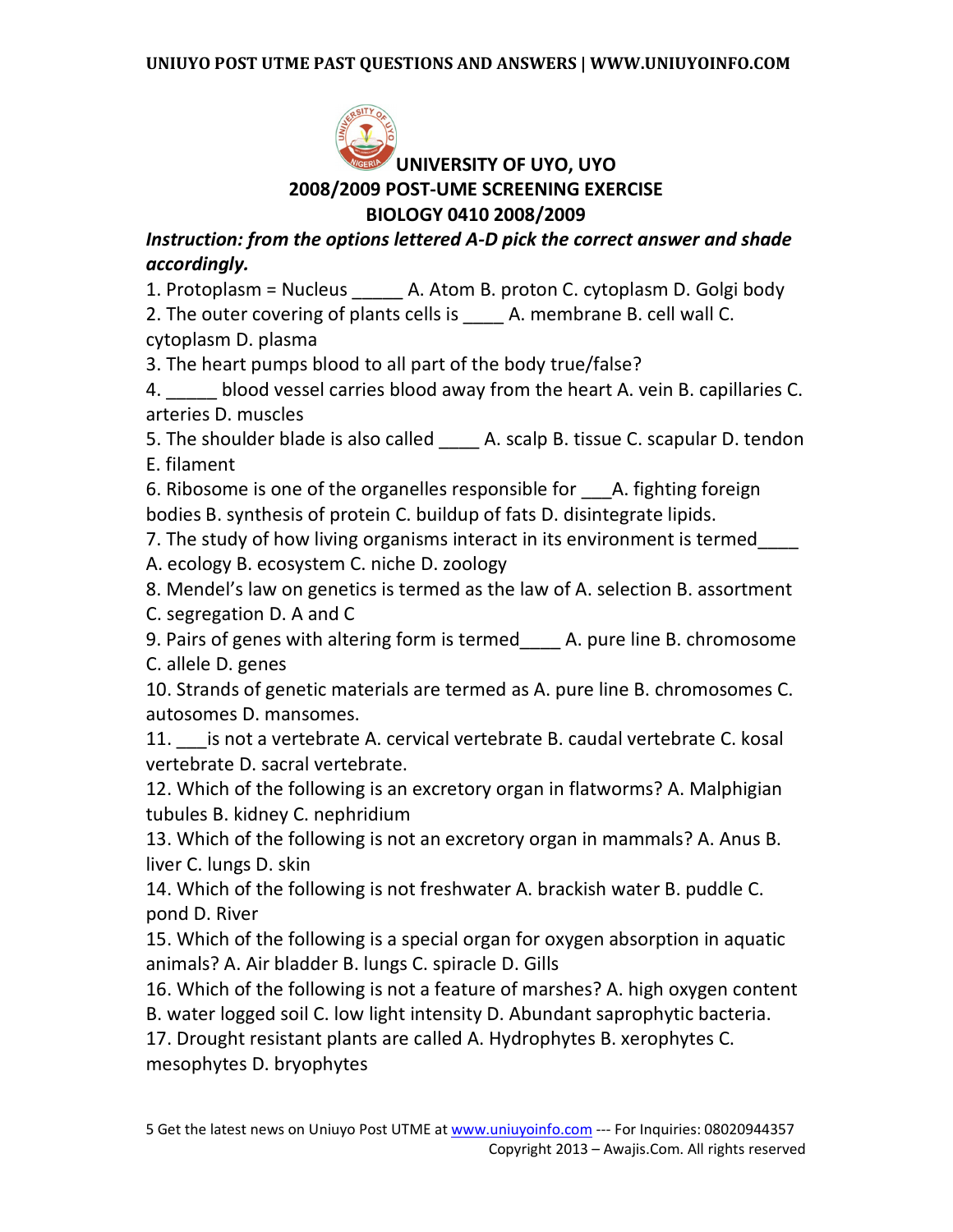18. Primary succession on a terrestrial habitat is associated with A. bare soil B. abandoned farmland C. primary forest D. secondary forest

19. Which of the following may not result in overcrowding? A. Limited space B. scarcity of form C. increased birth rate D. tight immigration conditions.

20. Which is the function of mitochondria? A give cell rigid shape B. site for energy release C. manufactures protein D. contains cell sap.

21. Which is not a feature of animal cells? A. presence of centrosome B.

Absence of cell was C. presence of few, small vacuoles D. presence of plastids 22. Which of the following is a micro nutrient? A. carbon B. potassium C. zine

D. calcium

23. Which of these does not represent photosynthesis? A. water and carbon dioxide are used up B. occurs all the time C. oxygen berated D. occurs in chloroplast

24. Which of these is not feature of homo sapiens A. they are mammals B. possession of pent dactyl limbs C. may hairs on their body D. possess gills 25. the study of the human body structure is called A. psychology B. anatomy C. taxonomy D. skeletonology

## **ANSWERS-BIOLOGY 2008/2009**

1.C 2.B 3.TRUE 4.C 5.C 6.B 7.A 8.C 9.C 10.B 11.C 12.C 13.A 14.A 15.D 16.A 17.B 18.A 19.D 20.B 21.D 22.C 23.B 24.D 25.B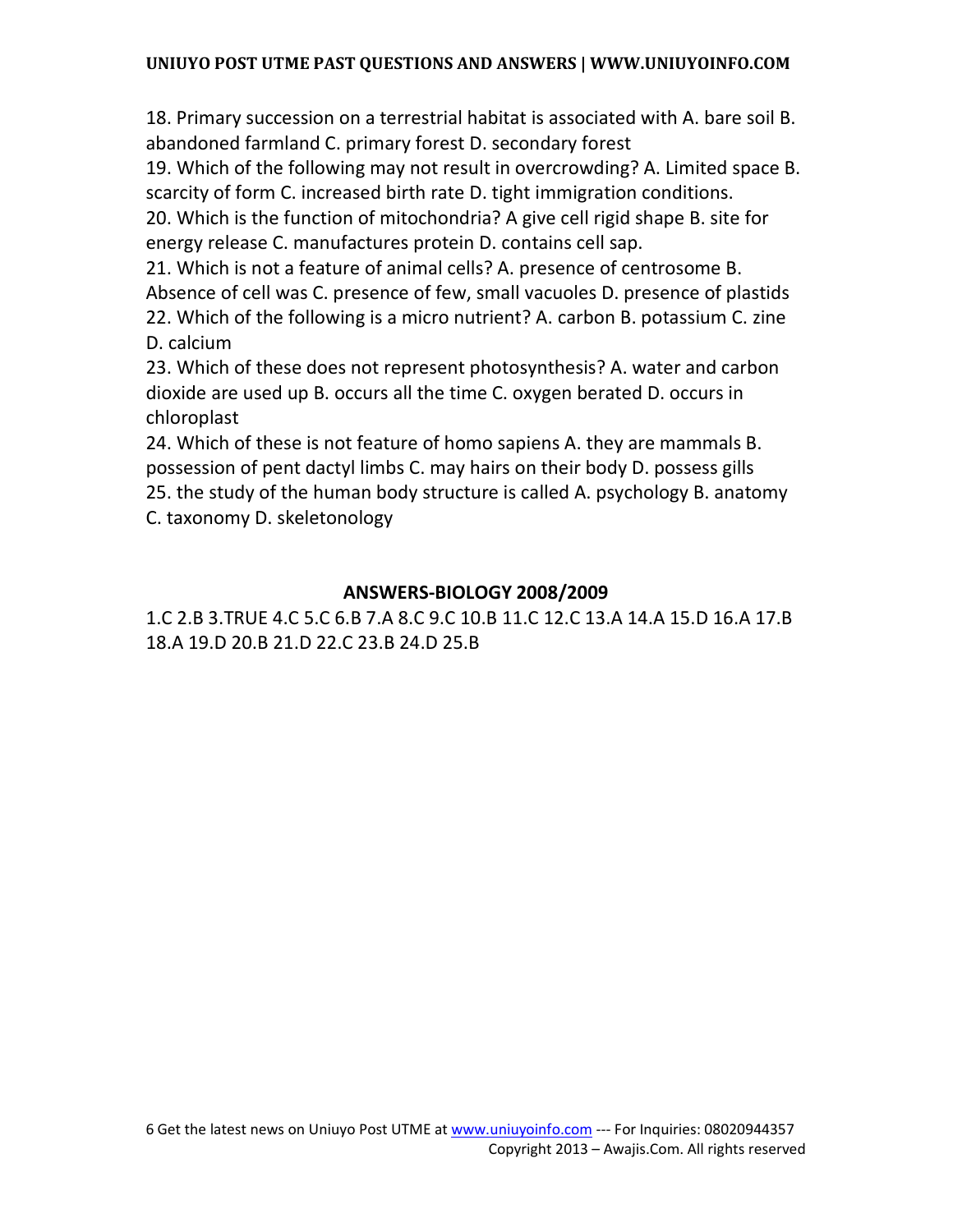# **UNIVERSITY OF UYO, UYO 2009/2010 POST-UME SCREENING EXERCISE BIOLOGY 0410 2009/2010**

## *Instruction: from the options lettered A-E pick the correct answer and shade accordingly*

1. Which of the following is not correct about the living cells? A. the basic unit of a living organism is the cell B. all living organisms are either single or groups of cells C. all the cells in organisms are the same D. there is no life apart from the life in cells E. all of the above.

2. Which of the following is not true of Rhizopus or Mucor? A. manufactures its own food B. has non-septate hyphae C. undergoes sexual and asexual reproduction D. bears sphores in sporangia E. it is of the fungi kingdom.

3. Which of the following substance is a common excretory product in both plants and animals? A. urine B. oxygen C. mineral salts D. carbon dioxide E. water

4. When the zygote of an organism continues to grow, it produces new cells by A. meiosis B. crossing-over C. gestation D. mitosis E. metaphase

5. Good quality food will perform the following function in human except A. supplying energy B. providing resistant against malaria C. sustaining growth D. maintaining health E. development of brain and bones.

6. In the test for starch, the leaf is first placed in boiling water to  $\blacksquare$  A. remove the chlorophyll B. dissolve the waxy cutide C. kill and make the leaf permeable D. turn it blue-black.

7. The organic molecule(s) present in the nucleus is/are A. DNA B. protein, RNA and DNA C. RNA and ATP D. RNA E. RNA, DNA, ATP.

8. Viruses are pathogens of the following diseases except \_ A. measles B. small pox C. poliomyelitis D. tuberculoses E. chicken pox

9. Fish cannot survive on land because it has\_ A. a body covered with scales B. no walking appendages C. all of the above

10. Which of the following is not a behavioral adaptation used by social animals?

A. cruptic B. mimicry C. flash D. season E. no answer

11. Which of the following environmental factors is not considered in a terrestrial habitat? A. temperature B. sunlight C. humidity D. turbidity E. rainfall

12. The term 'ecosystem' refers to A. different groups of green plants in a habitat B. living members of a habitat C. living organisms interacting with the physical environment D. members of particular plants and animals living in a habitat E. none of the above.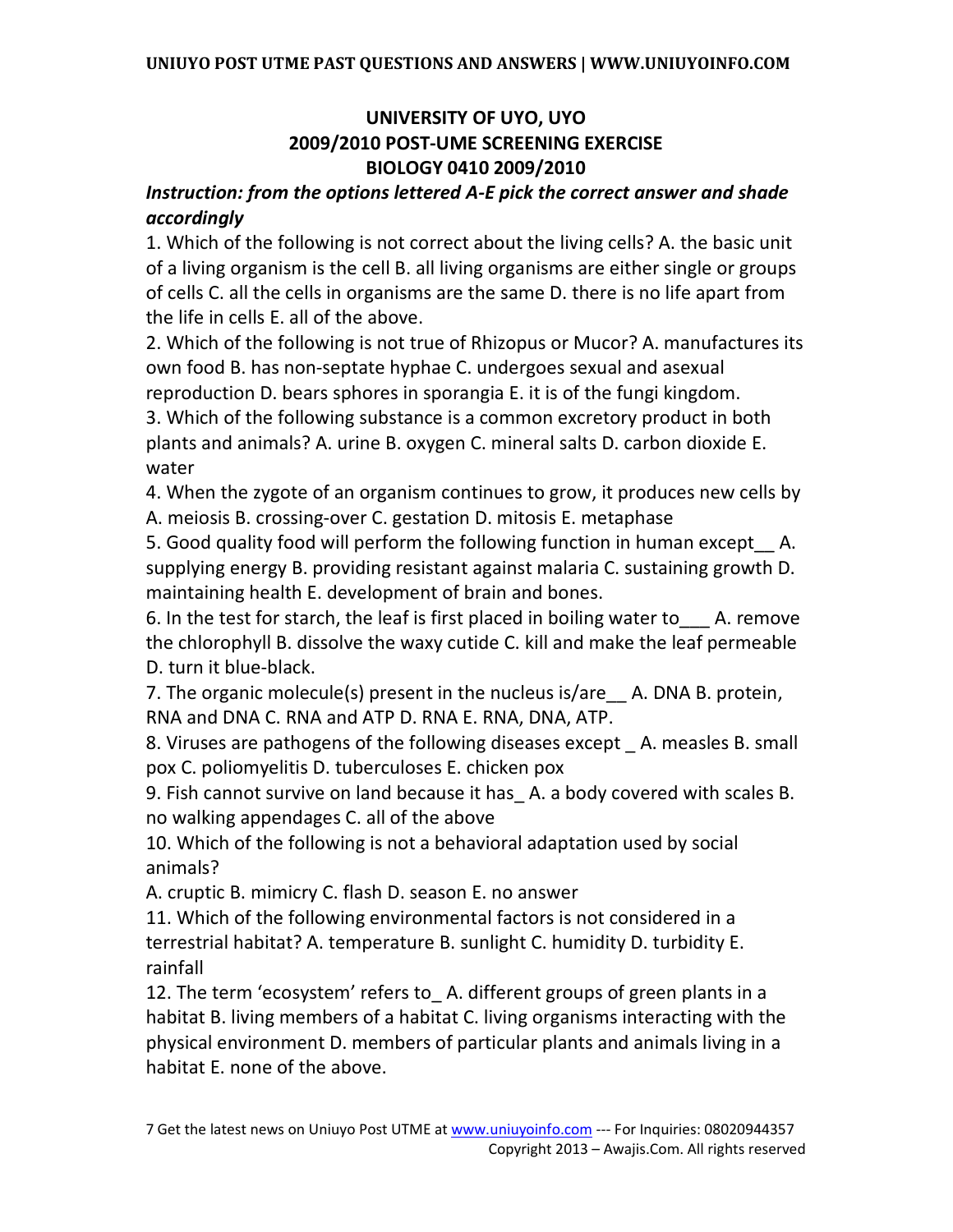13. The group mollusca is characterized by the presence of A. jointed appendages B. star-shaped bodies C. backbones D. soft, non-segmented bodies E. soft, segmented bodies

14. The condition known as cretinism is caused by the deficiency of A. adrenalin B. vitamin A C. insulin D. thyroxin E. vitamin C

15. Which of the following is not true about Auxins? They\_

A. are manufactured by plants B. are used in the site of production

C. are normally present in minuet quantities in the cells of plants

D. regulate growth rate of plants E. regulate direction of growth in plants

16. The cup-shaped part of the Bowman's capsule contains the\_\_

A. nepghriduim B. glomerulus C. loop of hence D. nephron E. convoluted tubule.

17. The stems of young herbaceous plants are kept upright mainly by

A. osmotic pressure B. turgor pressure C. transpiration pull D. suction pressure E. root pressure

18. Gaseous exchange taken place in the adult toad through the

A. buccal cavity, bladder and lungs B. buccal cavity, skin and lungs

C. tympanic membrane, lung and gills D. buccal cavity, skin and spiracle E. gills, skin and buccal cavity.

19. Changes in energy flow between organisms in a habitat can be represented by a

A. pyramid of biomass B. pyramid of numbers C. pyramid of energy D. food chain E. food web.

20. Which of the following is not a way of reducing air pollution?

A. sitting factories and power stations away from residential areas B. building fall factory chimneys C. passing waste gasses through filters and absorbers D. using a lead-free petrol in cars E. recycling tin, cans and bottles.

21. Which of the following is an autotrophic mode of nutrition?

A. chemosynthesis B. saprophytism C. parasitism D. symbiosis

E. commensalisms

.

22. What is the difference between viviparous animals and oviparous? A. possession of yolked eggs B. laying of unfertilized eggs C. possession of yolkless eggs D. protection of eggs from predator E. laying and brooding of eggs.

23. A dry indehiscent fruit containing one seed and possessing a Lary Pappus is descended as\_\_

A. a nut B. a drupe C. a cupsela D. a follicle E. an acheme

24. Which of the following types of soil has the highest water retaining capacity?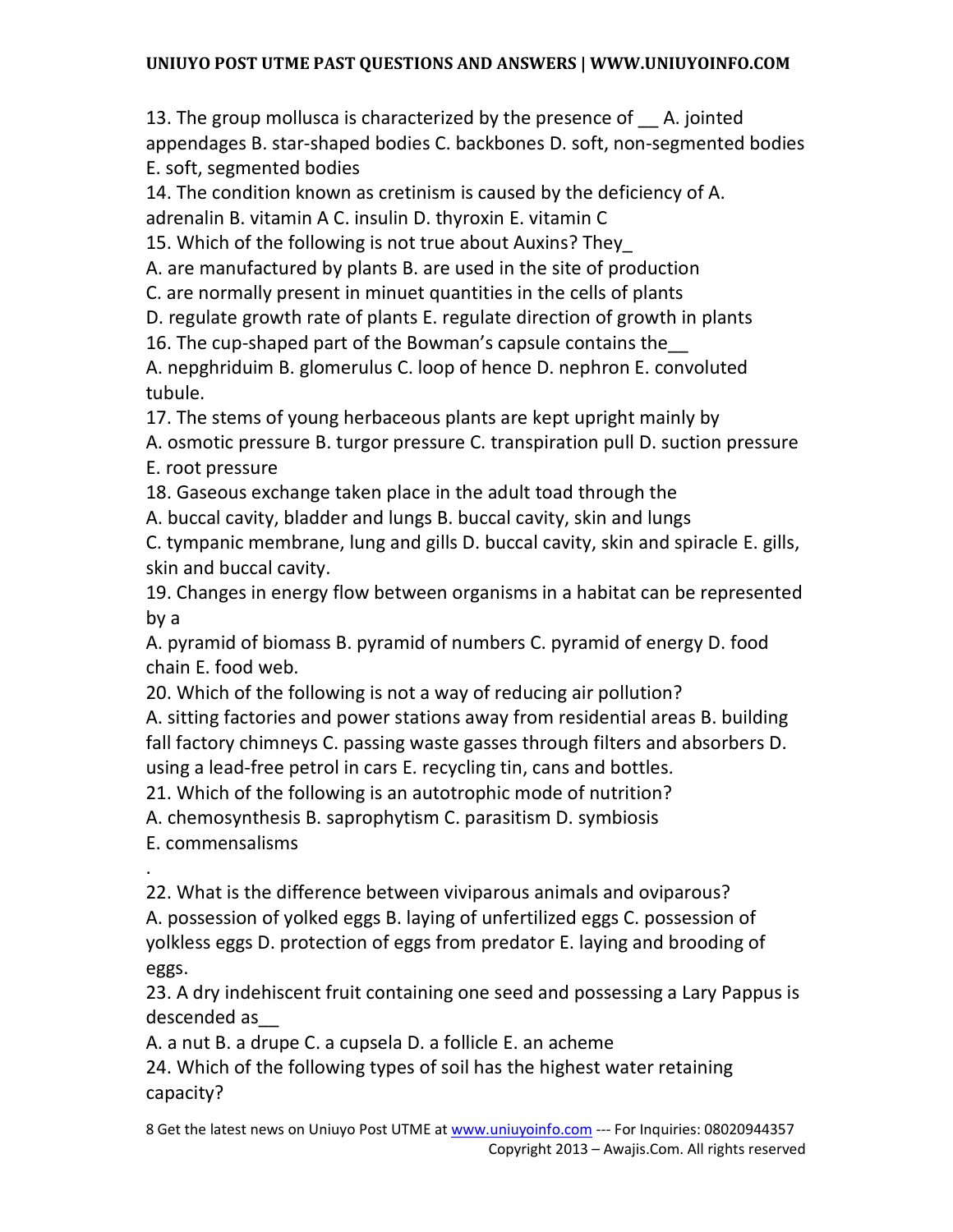A. clay B. laterite C. loan D. gravel E. sand 25. At the end of mitosis the number of cells produced from a parent cell is A. four B. six C. eight D. three E. two.

## **ANSWERS TO BIOLOGY 2009/2010**

1.C 2.A 3.D 4.A 5.C 6.D 7.A 8.D 9.D 10.D 11.D 12.C 13.D 14. 15.C 16.B 17.B 18.B 19.C 20.E 21.A 22.B 23.B 24.C 25.C.



# **UNIVERSITY OF UYO, UYO 2010/2011 POST-UME SCREENING EXERCISE BIOLOGY 0410 2010/2011**

**Instruction: from the options lettered A-D pick the correct answer and shade accordingly** 

1. Which of the following is a similarity between a typical animal cell and a typical plant cell? Presence of A. cellulose cell wall B. chlorophyll C. centrallyplaced nucleus D. cell membrane

2. Which of the following disease is caused by deficiency of insulin in the body?

A. malaria B. diabetes mellitus C. hepatitis D. gonorrhea

3. Which of the following blood vessels carries oxygenated blood into the heart? A. pulmonary vein B. anterior vena cava C. pulmonary artery D. does

4. Which of the following organs is associated with deamination of proteins? A. lung B. stomach C. kidney D. liver

5. Which of the following mineral salts is attract element? A. zinc B. carbon C. hydrogen D. potassium

6. What type of relationship exists between a tapeworm and an infected mammal? A. symbiosis B. commensalisms C. predation D. parasitism

7. The following are lecture of the tropical rain forest except A. abundant water supply B. loose and moist soil B. trees growing beneath tall trees D. scanty trees with small leaves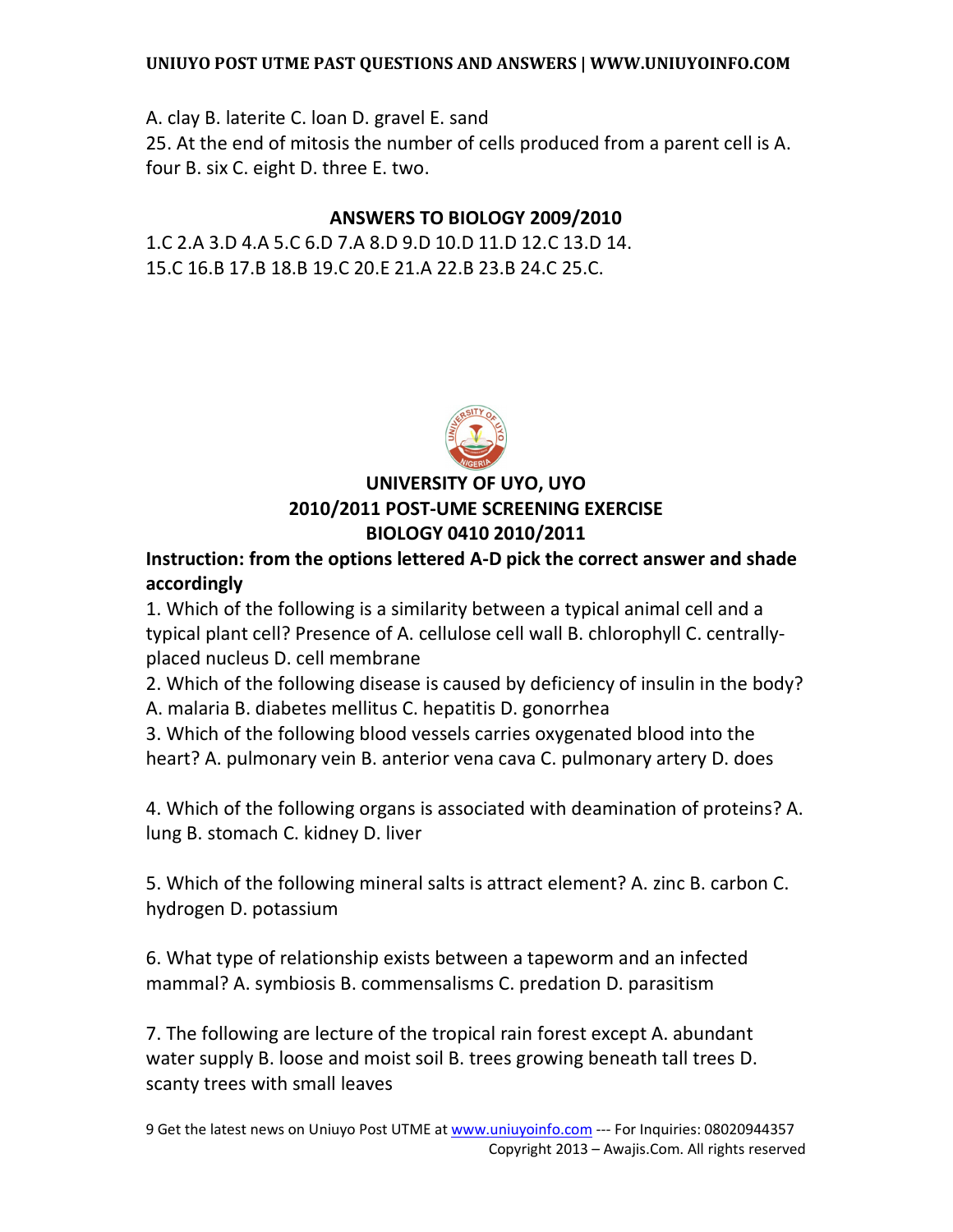8. The use of predators or parasites to control pest in the form is know as A. predator control B. chemical control C. anthological control D. scanty tree small leave

9. The epidermis of the mammalian skin is an example of a tissue because the cells A. prevent light from passing through them B. have a similar structure and function C. prevent excessive loss of water D. are impregnated with keratin

10. Which of the following statements is correct about organs? A. hey are composed of specialized cells B. they perform a certain overall function C. they are not found in plants D. unicellular animals have few organs.

11. The folded portion of a mitochondrion is called A. cristae B. cell membranes C. nucleolus D. partition

12. The aspects of growth in living organisms include all the following processes except A. increase in dry B. reversible increase in size C. irreversible increase in length D. increase in number of cells

13. gaseous exchange occurs through the following structures in some organisms except A. spiracle and tracheae B. alveoli and lungs C. stomata and lenticels D. chloroplast and plastids

14. which of the following substances is not an excretory product in mammals? A. carbon dioxide B. water C. faeces D. urea

15. A one-seeded fruit in which the pericarp has fused with the seed coat is classified as A. a berry B. a caryopsis C. a legume D. achene

16. Which of the following enzymes is not one of the main classes of enzymes? A. sucrose B. amylases C. proteases D. lipases

17. The amount of energy passed from one trophic level to the next decreases because A. many organisms are present at the first trophic level B. many organisms occur at the higher trophic level C. more energy is conserved at lower trophic level D. parts of the organism remain unutilized at each trophic level.

18. The major pollutant around airport residential areas is A. oil spillage B. soot C. noise D. dust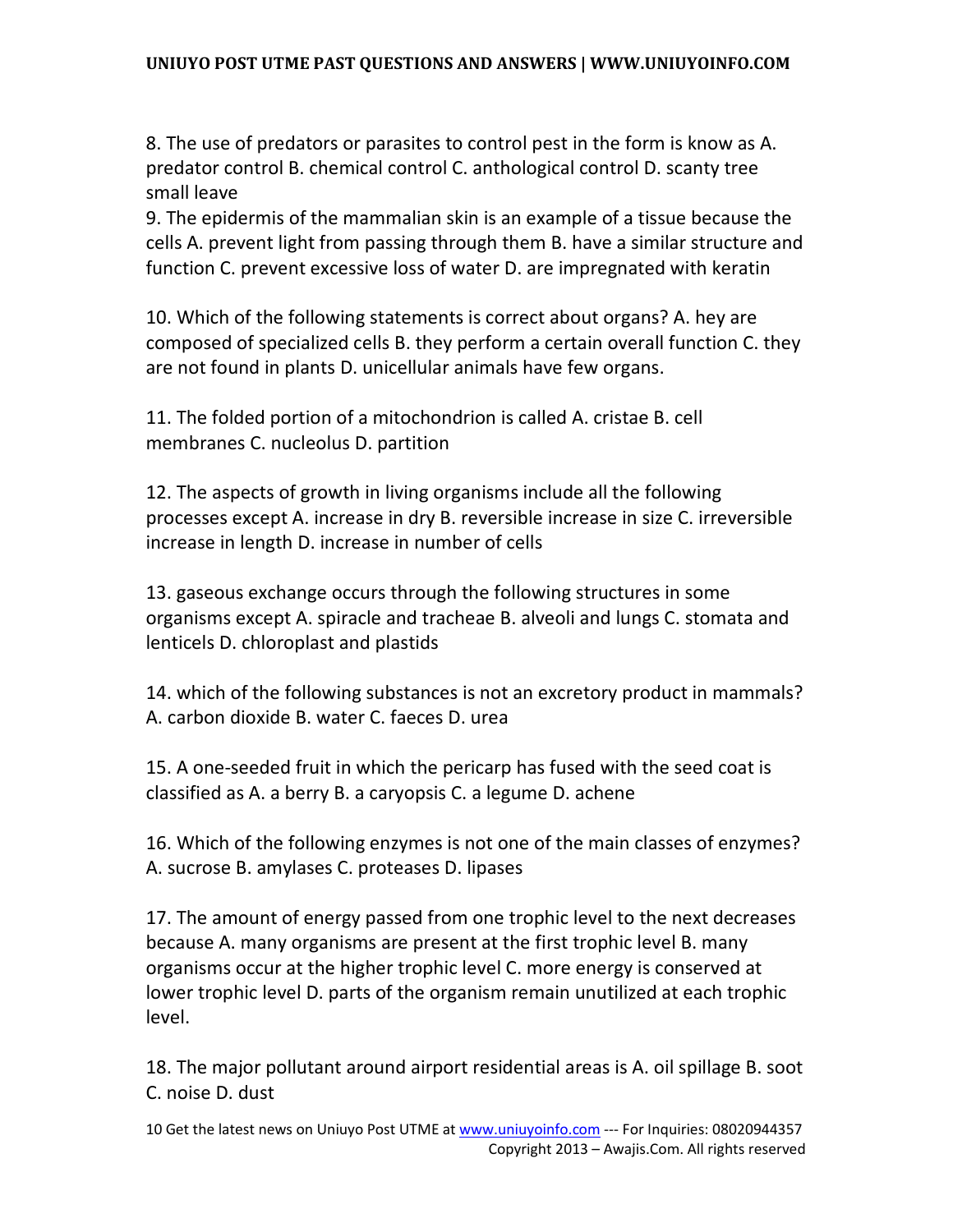19. Which of the following bacteria lives in the root nodules of leguminous plants? A. azotobacter B. nitrobacter C. rhizobium D. nitrosomonas

20. Endangered species are organisms that ought to be A. hunted B. killed C. poached D. protected

21. The protoplasm of a living cell is made up of the nucleus and A. vacuole B. cytoplasm C. cell wall D. cell sap

22. Which of the following tissues does not offer support in plants? A. meristem B. sclerenchyma C. collenchyma D. xylem 23. which of the organs removes the largest quantity of water from the blood? A. lung B. intestine C. kidney D. skin

24. A flowering plant, is said to be A. regular B. monoecious C. irregular D. dioecious

25. In the test for starch, the leaf is first placed in boiling water to A. remove the chlorophyll B. dissolve the waxy cuticle C. kill and make the leaf permeable D. turn it blue-black.

### **ANSWERS-BIOLOGY 2010/2011**

1.C 2.B 3.A 4.D 5.A 6.D 7.D 8.C 9.C 10.B 11.A 12.B 13.D 14.D 15.B 16.A 17.A. 18.C 19.C 20.D 21.B 22.D 23.C 24.B 25.C

## **UNIVERSITY OF UYO, UYO 2011/2012 POST-UTME SCREENING EXERCISE BIOLOGY 0410 2011/2012**

## *Instructions: from the options lettered A-D pick the correct answer and shade accordingly.*

1. The wattle is associated with what class of animals?

A. reptiles B. aves C. mammals D. pisces

2. The first four children of a couple were all girls, the probability that the fifth child will also be a girls is A.  $\frac{1}{2}$  V B. 1/3 C. 1/1 D. 1/5

3. A flower that has both stamen and pistil is said in be

A. perfect B. imperfect C. staminate D. pistillate

11 Get the latest news on Uniuyo Post UTME at www.uniuyoinfo.com --- For Inquiries: 08020944357 Copyright 2013 – Awajis.Com. All rights reserved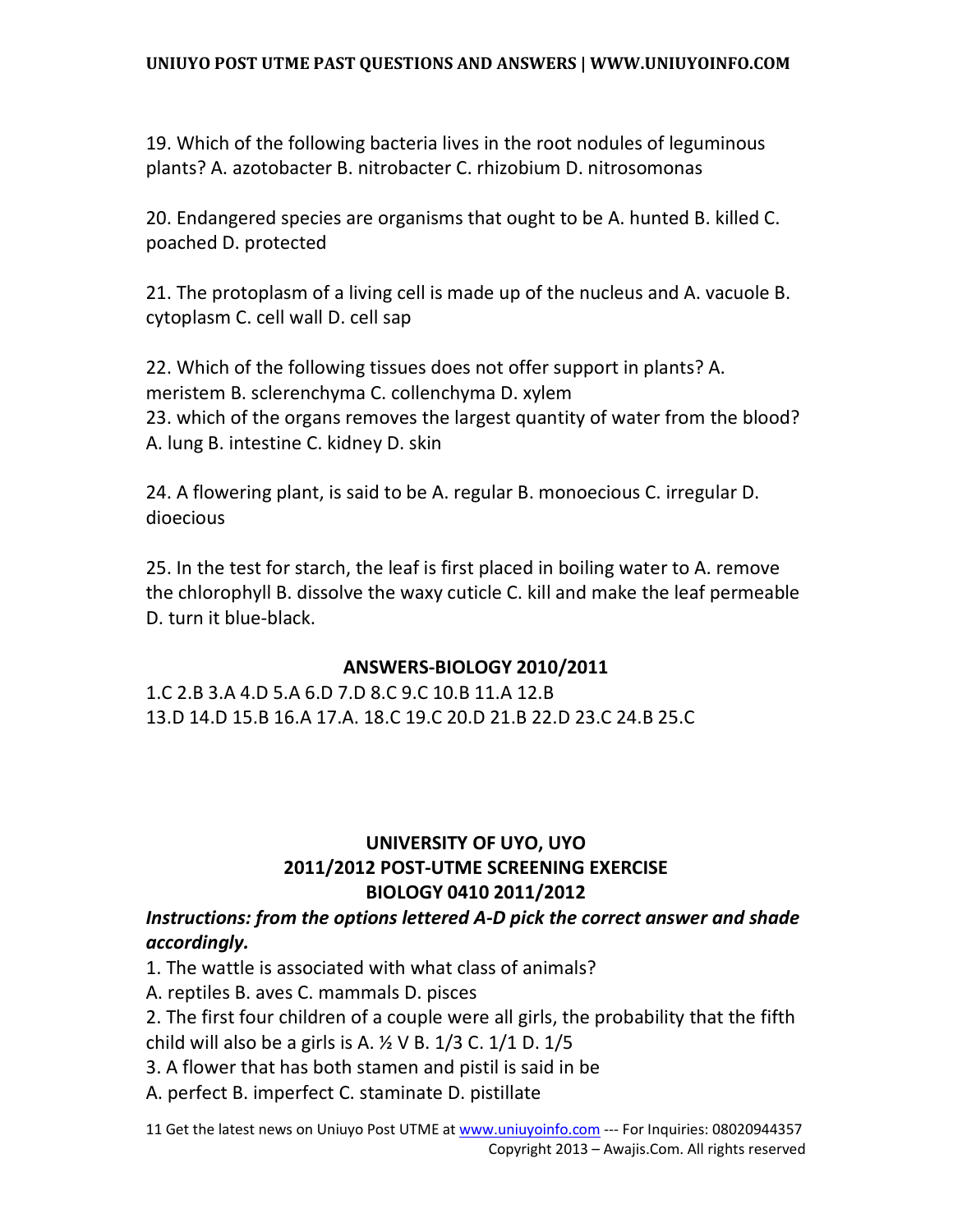4. A step in the movement frequency through an ecosystem is a description that best fits the term.

A. pyramid of numbers B. food web C. trophic level D. food chain

5. The capture and digestion of insects by the pilsner plant is a special form of nutrition termed

A. chemosynthetic B. autotrophic C. saprophytic D. heterotrophic

6. Animals aestivate when the environment in which they live becomes

A. warm and humid B. windy and snowy C. hot and dry D. cold and wet.

7. Birds which are large with long straight pointed beaks, long neck and long legs are likely to be.

A. nectar feeders B. fruit caters C. fish catchers D. fish catcher insect caters 8. In the internal structure of plants, a wide pith in the centre is common to A. dicot stems and monocot roots B. dicot roots and monocot stems C. dicot roots and monocot roots D. dicot stems and monocot stems

9. The anaerobic fermentation of a glucose molecule yields

A. pyruvic acid and alcohol B. water and carbon(iv) oxide C. 2 ATP molecules and alcohol D. 38 ATP molecules

10. Plant tend to prevent overcrowding by means of efficient

A. seed germination B. pollination C. seed disposal D. water uptake.

11. The organ located within the duodenal loop in the mammal is the

A. liver B. gall bladder C. pancreas D. spleen.

12. The mode of nutrition exhibited by the tapeworm is

A. saprophytic B. parasitic C. holozoic D. symbiotic

13. The instrument used in measuring the turbidity of the sea is the

A. turbidometer B. sechi disc C. photometer D. granometer.

14. One of these layers of the skin is made up of meritematic cells

A. cornfield layer B. granular layer C. malpigian layer D. none of the above.

15. One of these is not possible on cold day for homocothermic animals

A. dilation of the blood vessel B. increase in muscular activities C. constriction of blood vessels D. increase in activities of internal organs.

16. Production of vitamin D is function of the

A. skin B. stomach C. kidney D. liver

17. Temperature control is a function of the

A. cerebrum B. cerebellum C. medulla oblongata D. hypothalamus.

18. The transverse section of the spinal cord shows the following except

A. median fissure B. dorsal fissure C. ventral fissure D. grey matter

19. A sudden structural change in a chromosome or gene of an organism is known as

A. lysis B. mutation C. dislocation D. adjustment.

20. A pair of genes of contrasting characters are the